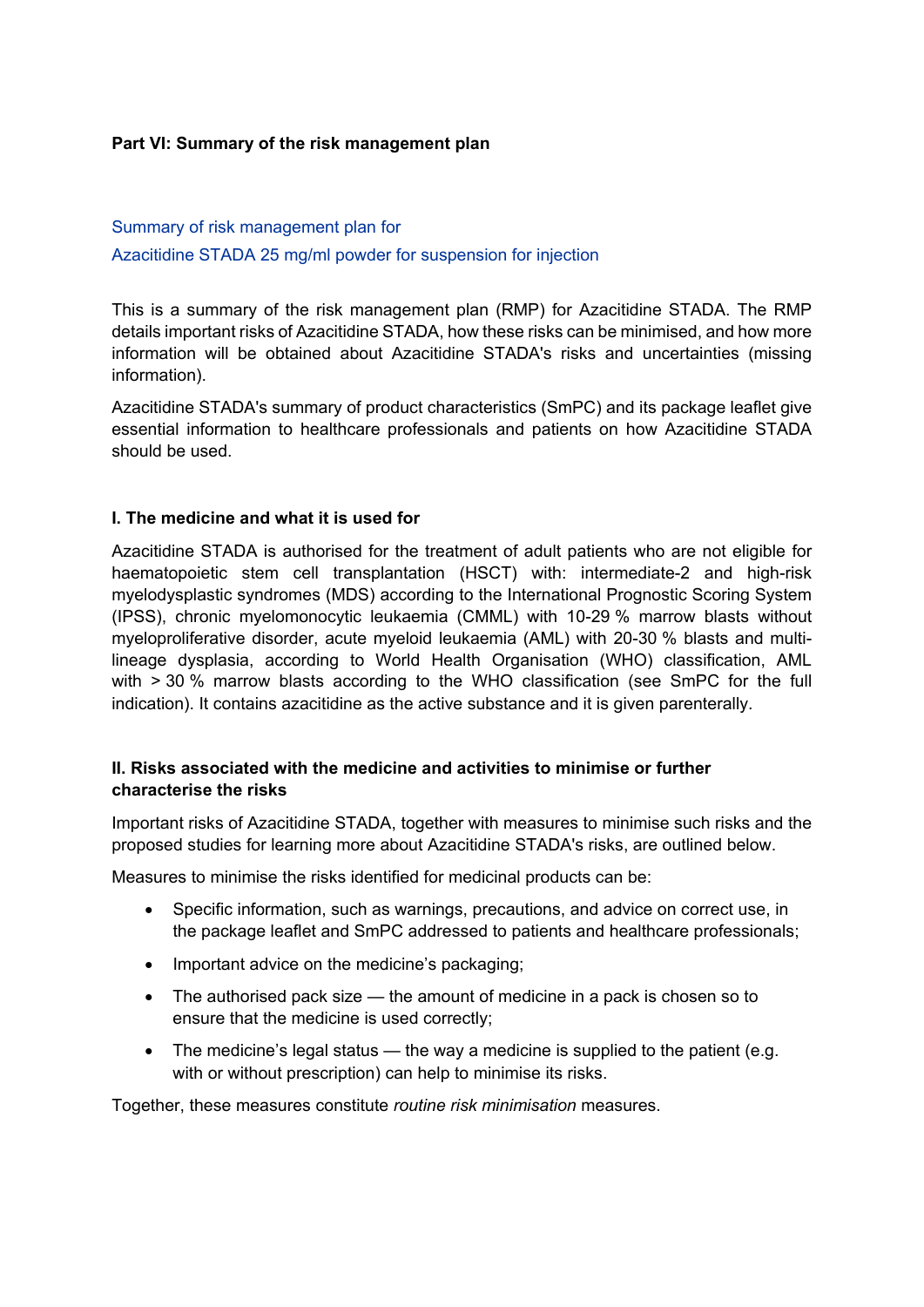## *II.A List of important risks and missing information*

Important risks of Azacitidine STADA are risks that need special risk management activities to further investigate or minimise the risk, so that the medicinal product can be safely administered. Important risks can be regarded as identified or potential. Identified risks are concerns for which there is sufficient proof of a link with the use of Azacitidine STADA. Potential risks are concerns for which an association with the use of this medicine is possible based on available data, but this association has not been established yet and needs further evaluation. Missing information refers to information on the safety of the medicinal product that is currently missing and needs to be collected (e.g. on the long-term use of the medicine);

| List of important risks and missing information |                                  |
|-------------------------------------------------|----------------------------------|
| Important identified risks                      | Haemorrhagic events<br>$\bullet$ |
|                                                 | Infections                       |
| Important potential risks                       | None                             |
| Missing information                             | None                             |

## *II.B Summary of important risks*

| <b>Haemorrhagic events</b>        |                                                                    |
|-----------------------------------|--------------------------------------------------------------------|
| Important identified risk         |                                                                    |
| <b>Risk minimisation measures</b> | Routine risk minimisation measures:                                |
|                                   | SmPC sections 4.2, 4.4 and 4.8                                     |
|                                   | Restricted medical prescription<br>$\hspace{0.1mm}-\hspace{0.1mm}$ |
|                                   | Additional risk minimisation measures:                             |
|                                   | N/A                                                                |

| <b>Infections</b>                 |                                                             |  |
|-----------------------------------|-------------------------------------------------------------|--|
| Important identified risk         |                                                             |  |
| <b>Risk minimisation measures</b> | Routine risk minimisation measures:                         |  |
|                                   | SmPC sections 4.2, 4.4 and 4.8                              |  |
|                                   | Restricted medical prescription<br>$\overline{\phantom{m}}$ |  |
|                                   | Additional risk minimisation measures:                      |  |
|                                   | N/A                                                         |  |

## *II.C Post-authorisation development plan*

## **II.C.1 Studies which are conditions of the marketing authorisation**

There are no studies which are conditions of the marketing authorisation or specific obligation of Azacitidine STADA.